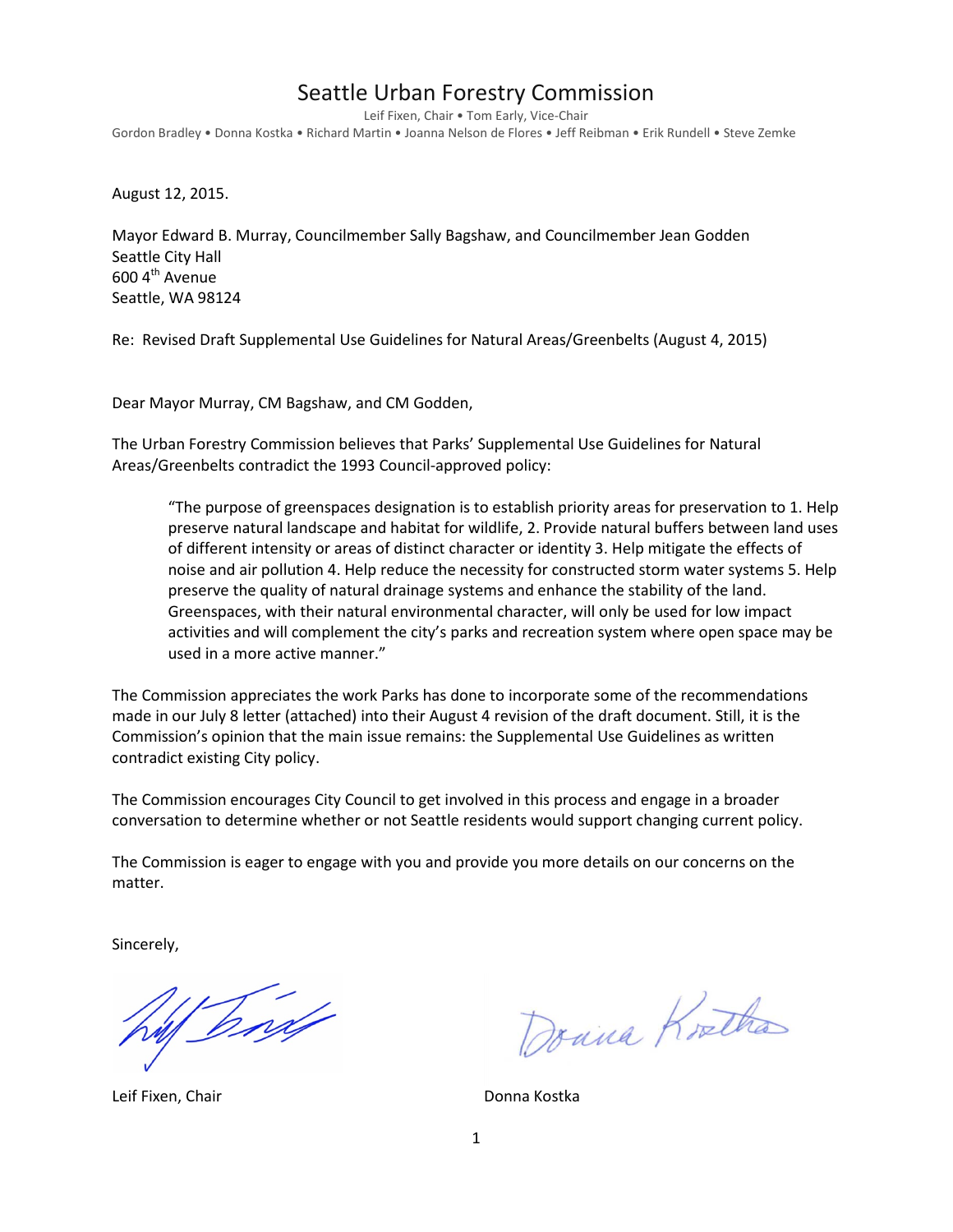cc: Council President Burgess, Councilmember Harrell, Councilmember Licata, Councilmember Okamoto, Councilmember Rasmussen, Councilmember O'Brien, Councilmember Sawant, Jessica Finn Coven, Jesús Aguirre, Christopher Williams, Dan Johnson, Susanne Rockwell, Eric McConaghy.

> Sandra Pinto de Bader, Urban Forestry Commission Coordinator City of Seattle, Office of Sustainability & Environment PO Box 94729 Seattle, WA 98124-4729 Tel: 206-684-3194 Fax: 206-684-3013 [www.seattle.gov/UrbanForestryCommission](http://www.seattle.gov/UrbanForestryCommission)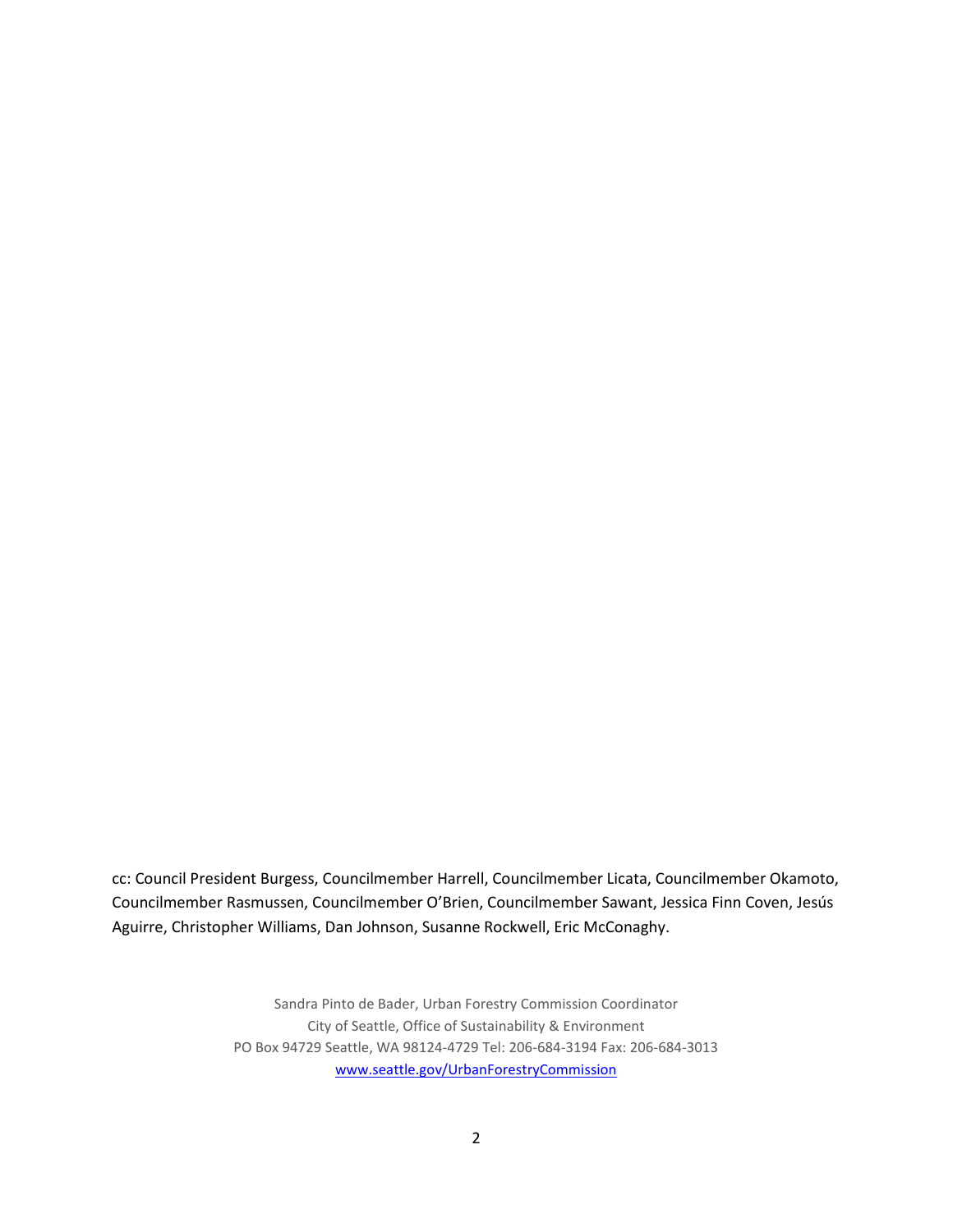# Seattle Urban Forestry Commission

Leif Fixen, Chair • Tom Early, Vice-Chair Gordon Bradley • Donna Kostka • Richard Martin • Joanna Nelson de Flores • Jeff Reibman • Erik Rundell • Steve Zemke

July 8, 2015.

Seattle Board of Park Commissioners 100 Dexter Ave N. Seattle, WA 98109

Re: Draft Supplemental Use Guidelines for Natural Areas/Greenbelts

Seattle Board of Park Commissioners:

The Urban Forestry Commission would like to provide the Board with input on the Draft Supplemental Use Guidelines for Natural Areas/Greenbelts within the July 16 written comment period as stated on their website.

The Commission opposes Seattle Parks and Recreation's current Draft Supplemental Use Guidelines for Natural Areas/Greenbelts. Commission members urge you to vote NO on the proposed draft and return it to Parks staff as inconsistent with the 1993 Greenspaces Policy (Resolution #28653) adopted by the Seattle City Council.

The Commission reviewed Parks' February 19, 2015 and June 3, 2015 briefing memos: [http://www.seattle.gov/Documents/Departments/ParksAndRecreation/BriefingPapers/Park%20Board%](http://www.seattle.gov/Documents/Departments/ParksAndRecreation/BriefingPapers/Park%20Board%20Briefing%20Paper%20Natural%20Area%20%20Greenbelt%20Use%20Guidelines%206-3-2015%20DRAFT.pdf) [20Briefing%20Paper%20Natural%20Area%20%20Greenbelt%20Use%20Guidelines%206](http://www.seattle.gov/Documents/Departments/ParksAndRecreation/BriefingPapers/Park%20Board%20Briefing%20Paper%20Natural%20Area%20%20Greenbelt%20Use%20Guidelines%206-3-2015%20DRAFT.pdf)-3- [2015%20DRAFT.pdf](http://www.seattle.gov/Documents/Departments/ParksAndRecreation/BriefingPapers/Park%20Board%20Briefing%20Paper%20Natural%20Area%20%20Greenbelt%20Use%20Guidelines%206-3-2015%20DRAFT.pdf)

The Commission believes Parks' Draft Supplemental Use Guidelines for Natural Areas/Greenbelts are:

1. Contrary to the 1993 policy established by the City Council. The Commission recommends Parks to withdraw or re-write the draft to bring it into conformity with the 1993 policy. Or, if Parks feels it needs to change the 1993 policy, it should work directly with the City Council to do so.

Note the language comparison in Appendix A to see that Parks has missed the intent of the 1993 policy to restrict public use of natural areas/greenbelts to low impact or passive recreation as compared to active recreation.

2. Unbalanced in favor of new uses and unclear on how decisions will be made. The intent of the 1993 policy is to preserve natural areas/greenbelts as natural areas, so a proposed draft checklist should clearly measure a proposed new use against criteria which are aligned with the 1993 policy. The new uses might even require Seattle City Council action.

Note the Commission's suggestions in Appendix B on how the Draft Supplemental Use Guidelines for Natural Areas/Greenbelts might be brought into conformity with the 1993 policy.

The Commission recognizes the potential benefits of allowing additional uses to build constituencies for the protection and preservation of natural areas, so long as the new uses are consistent with existing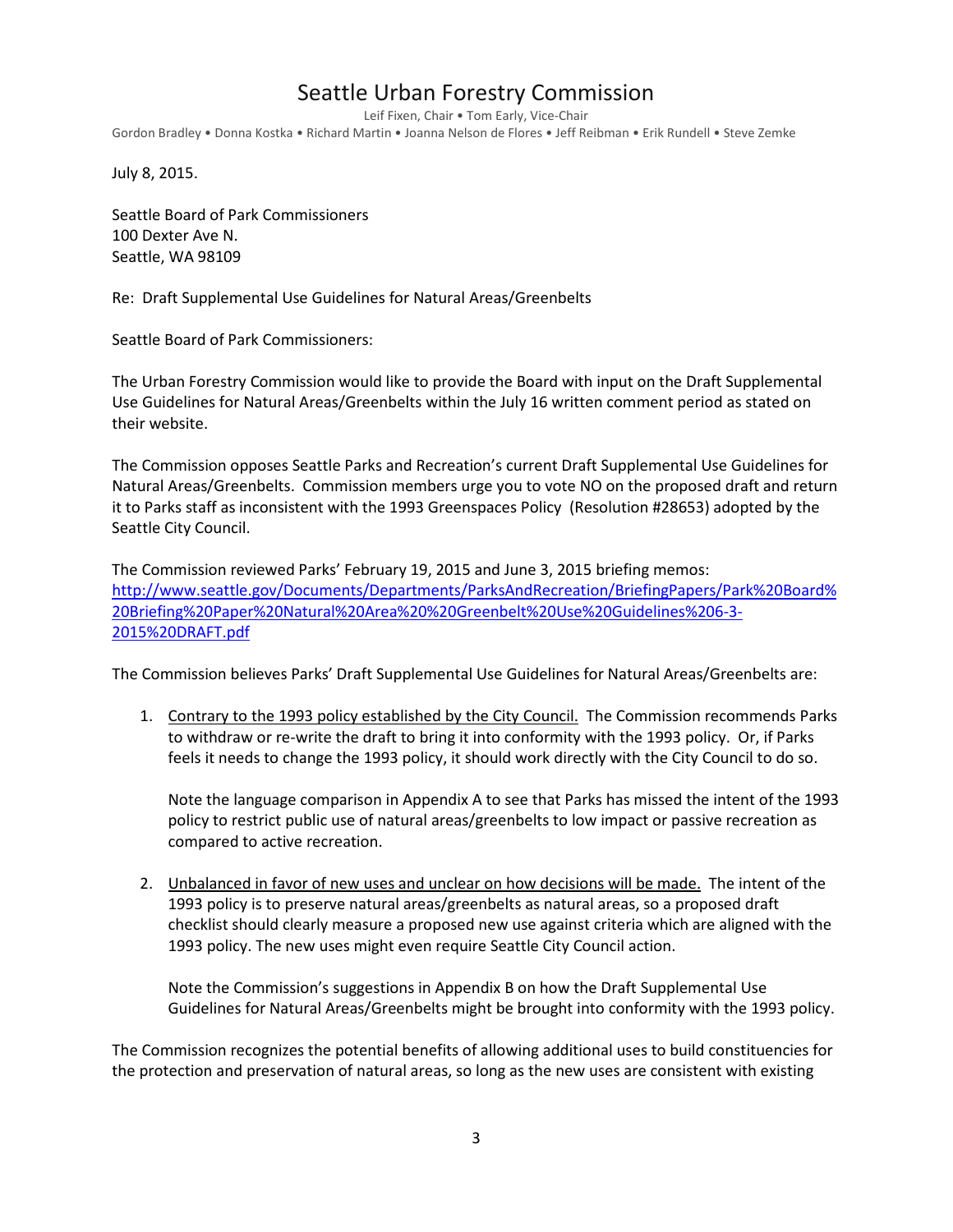City Council approved policy for natural areas/greenbelts uses, and clear, specific criteria for evaluating new uses in effect.

The Commission believes additional time will be needed for the public, the Seattle City Council, the Board of Park Commissioners, the Urban Forestry Commission, and Seattle Parks and Recreation, to resolve this issue. The Commission recommends that sufficient time be taken to fully examine the impacts and benefits of new uses. Parks' trees, vegetation, and wildlife in our natural areas and greenbelts are a huge part of the City's urban forest. They are a scarce commodity in urban areas – worth preserving for current and future generations.

Thank you for the opportunity to comment.

Sincerely,

Dodd

Leif Fixen, Chair **Donna Kostka** 

Donna Kotha

cc: Mayor Edward B. Murray, Council President Burgess, Councilmember Bagshaw, Councilmember Godden, Councilmember Harrell, Councilmember Licata, Councilmember Okamoto, Councilmember Rasmussen, Councilmember O'Brien, Councilmember Sawant, Jessica Finn Coven, Jesús Aguirre, Christopher Williams, Dan Johnson, Susanne Rockwell, Eric McConaghy.

> Sandra Pinto de Bader, Urban Forestry Commission Coordinator City of Seattle, Office of Sustainability & Environment PO Box 94729 Seattle, WA 98124-4729 Tel: 206-684-3194 Fax: 206-684-3013 [www.seattle.gov/UrbanForestryCommission](http://www.seattle.gov/UrbanForestryCommission)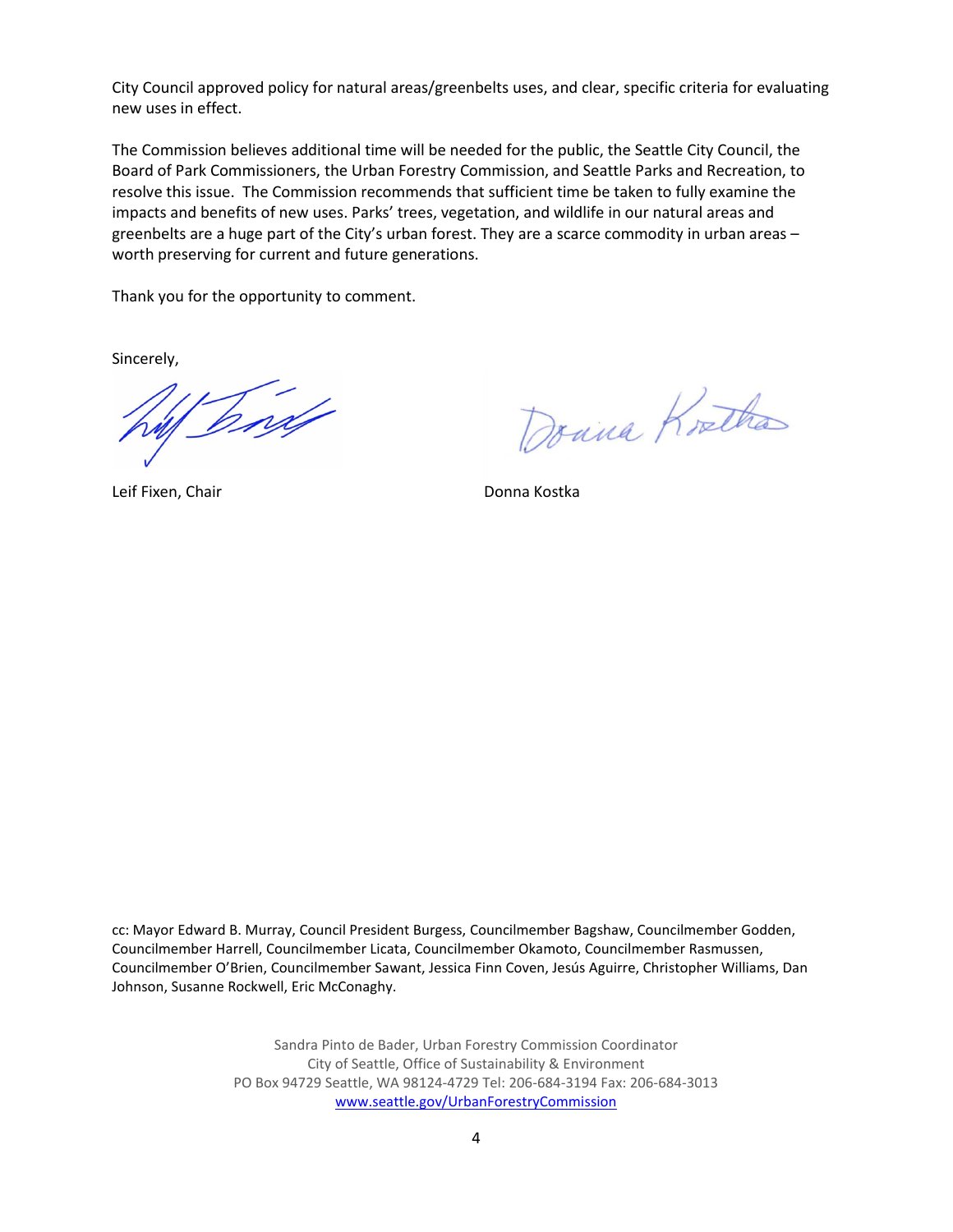## **Appendix A Comparison of language in 1993 Policy with language in two 2015 briefing memos**

The language of the 1993 Greenspaces Policy adopted by the Seattle City Council says:

"The purpose of greenspaces designation is to establish priority areas for preservation to 1. Help preserve natural landscape and habitat for wildlife, 2. Provide natural buffers between land uses of different intensity or areas of distinct character or identity 3. Help mitigate the effects of noise and air pollution 4. Help reduce the necessity for constructed storm water systems 5. Help preserve the quality of natural drainage systems and enhance the stability of the land. Greenspaces, with their natural environmental character, will only be used for low impact activities and will complement the city's parks and recreation system where open space may be used in a more active manner."

#### February 19, 2015 briefing memo, page 2:

#### First paragraph:

"Parks does not intend to amend the existing City Policy…."

#### Second paragraph:

"1993 (Resolution 28653) Greenspaces Policy and Designated Greenspaces as part of the City's Open Space Policies. As a major component of the City's comprehensive open space system, greenspaces (included in this definition are natural areas and greenbelts) ….will be used only for low impact activities…."

June 3, 2015 briefing memo, page 3:

First paragraph:

"…the proposed use guidelines strike a balance. Uses, including walking and biking trails and challenge courses, will be allowed while minimizing adverse environmental impacts."

#### June 3, 2015 briefing memo, page 7:

4.D.3: "Where appropriate, provide for the opportunity for challenge course area(s), orienteering type activities and future activities that may evolve."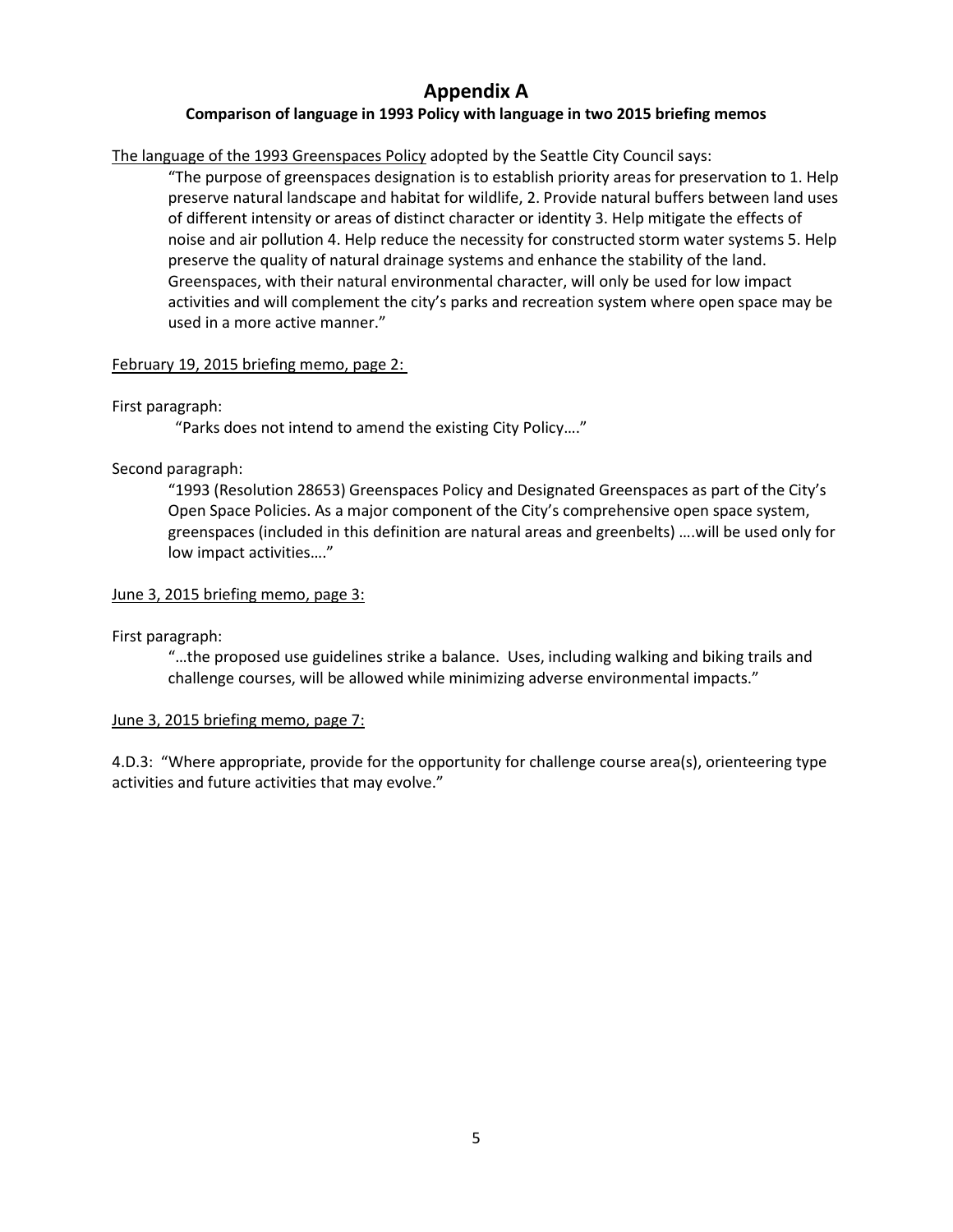## **Appendix B**

### **Urban Forestry Commission's suggestions on how the Draft Supplemental Use Guidelines for Natural Areas/Greenbelts might be brought into conformity with the 1993 Policy**

1. Environmental Critical Areas (ECAs) should be withdrawn from new uses. They include fish and wildlife areas, steep slopes, landslide-prone areas, wetlands, streams, etc. – all vulnerable areas in which preservation of trees and vegetation are critical to the sustainability of those ecosystems. They also ensure that those designated fish and wildlife areas will be preserved to have the opportunity to become future "wildlife sanctuaries" in the City – a category Parks currently is willing to withhold from new use consideration along with marine sanctuaries. ECA areas deserve being held in trust for future generations and used today for education and scientific purposes in conformity with the 1993 policy. Parks should inventory and list which areas on their list of natural areas and greenbelts contain environmentally critical areas and note these are off limits for consideration of new uses. They should do this before considering any new use proposals so as to not waste time and money of both Parks and residents considering proposals that would be denied.

2. Revise the checklist into two sections. The draft checklist gives the public the perception that 'environment' is only one in four or 25% of the areas of evaluation for a new use. Sustaining the City's forest and vegetation should be Park's first priority within the Natural Areas and Greenbelts. So, at minimum, environment should be given at least equal weight with non-environmental considerations in a checklist to determine impacts/benefits. We urge:

- a. A reorganization of the checklist into two sections, the first -- environmental preservation/acquisition (broader than the proposed "habitat" section) and the second -public access/education/recreation/safety, or similar wording, followed by:
- b. A determination that the location for a proposed new use cannot be met any other place but in a natural area/greenbelt, and
- c. A determination that the proposed new use conforms with the 1993 policy and, if not, if it needs to go to the City Council for approval.

#### 3. Parks should add to its draft checklist:

- a. Numbers for all lines in the checklist to enhance readability and clarity, and
- b. Measurable and clear criteria that summarize how a decision will be reached on a new use proposal, citing what will happen if the proposal is non-conforming with the 1993 policy.

All proposed new uses need to be explained in detail including describing what type of trail is being proposed, e.g. pedestrian trail, bike trail, mountain bike trail, multi-use bike and pedestrian trail, as well as the length of the trail and its proposed route through the area. The checklist should list all potential trails that might be considered. All uses need to be specifically described as to proposed location and size of area to be used and any trees and other vegetation to be impacted or removed and/or replaced.

4. Parks must be sure environmental review of new uses includes all phases of the plan to initiate a new use in a natural area/greenbelt and allow sufficient time to evaluate the new use in action before extending the use to other areas or opening an area to any other new uses. We urge Parks to write into its Supplemental Use Guidelines that:

a. All phases of a new use must be considered at the same time to be sure cumulative impacts are evaluated sufficiently, and